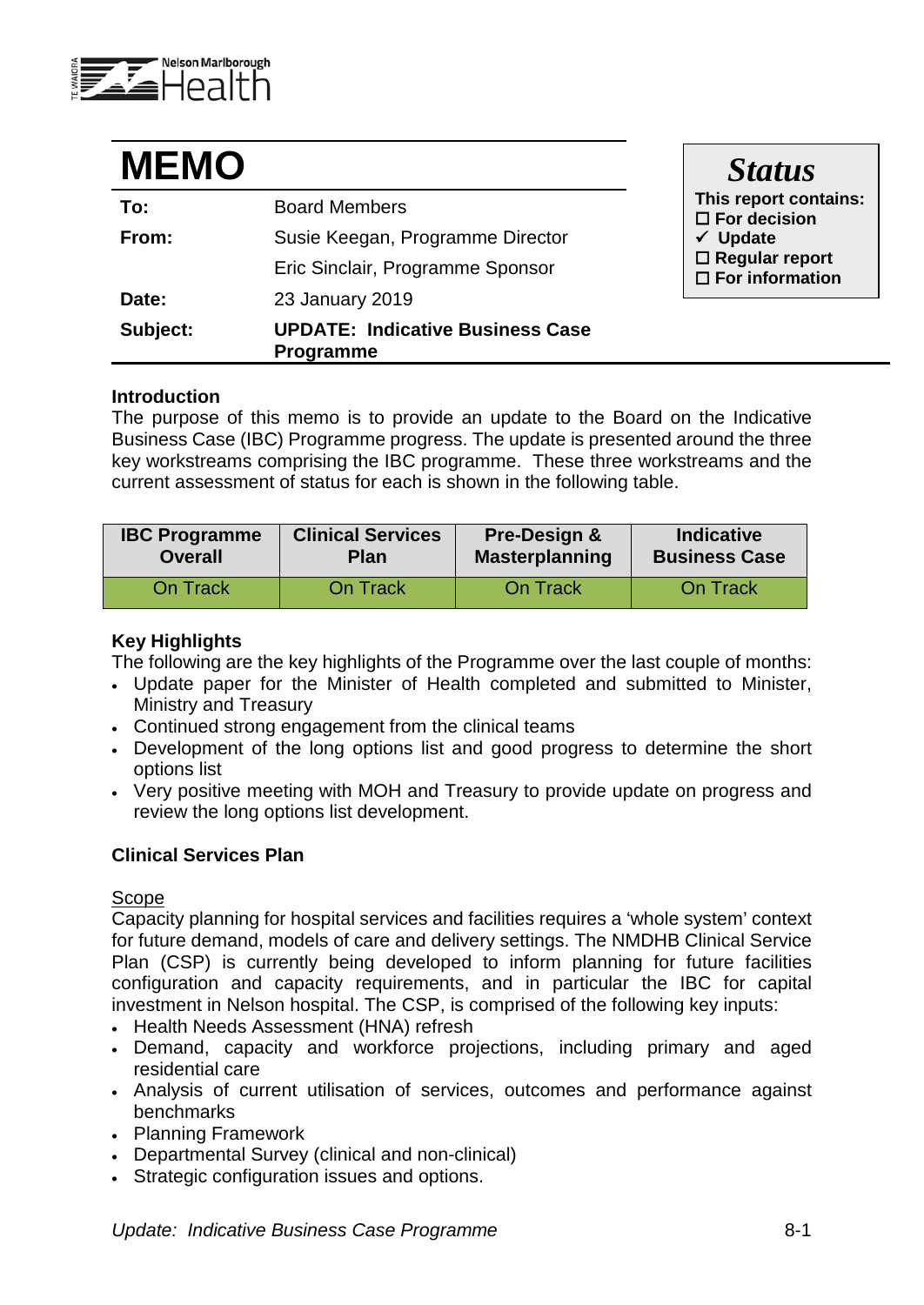

### **Progress**

Steady progress has been made in advancing the CSP workstream. There has been intensive engagement with the Oversight Group, CEG, supplementary clinicians and the MOC Clinical Working Group through a series of workshops and meetings over the past three months. Of note:

- Health Needs Assessment refresh completed
- 20-year inpatient, outpatient, primary care, aged residential care and workforce baseline projections have been completed, presented and discussed with the CEG and MOC Clinical Working Group
	- Baseline inpatient bed projections for Nelson, Wairau and Alexandra hospitals account for demographic growth expected if the utilisation that occurred in 2017 was to continue in the future
	- The projections initially made no attempt to "right-size" the current state, nor did they account for other demand drivers and future changes in models of care. Identification and quantification of these aspects is currently being advanced and there is still some refinement of the 2017 baseline data ongoing
	- Mental Health outpatients data is yet to be provided Projection scenarios are being developed.
- Draft Clinical Services Planning Framework is substantially completed
- Departmental survey completed
	- A survey of all clinical and non-clinical departments across Nelson and Wairau hospitals was deployed in October 2018 to provide service-level feedback on current and future state issues and opportunities that should be considered for future facility planning
	- The information gathered from each department has been analysed by the EY and Klein team, any issues clarified with the respective department, and findings presented to and tested with the CEG and MOC Clinical Working Group.
- First two (of three) phases of intensive stakeholder engagement addressing the Strategic Configuration Issues and setting assumptions for the CSP and masterplan are complete
	- Strategic Configuration Issues have been identified and workshopped with CEG, CWG, MH clinicians and the Board
	- The options to address these issues are being refined further and will be advanced through MOG approval of CEG recommendations
	- ELT and the Board are being taken on the journey through regular updates
	- The five strategic configuration issues are noted below: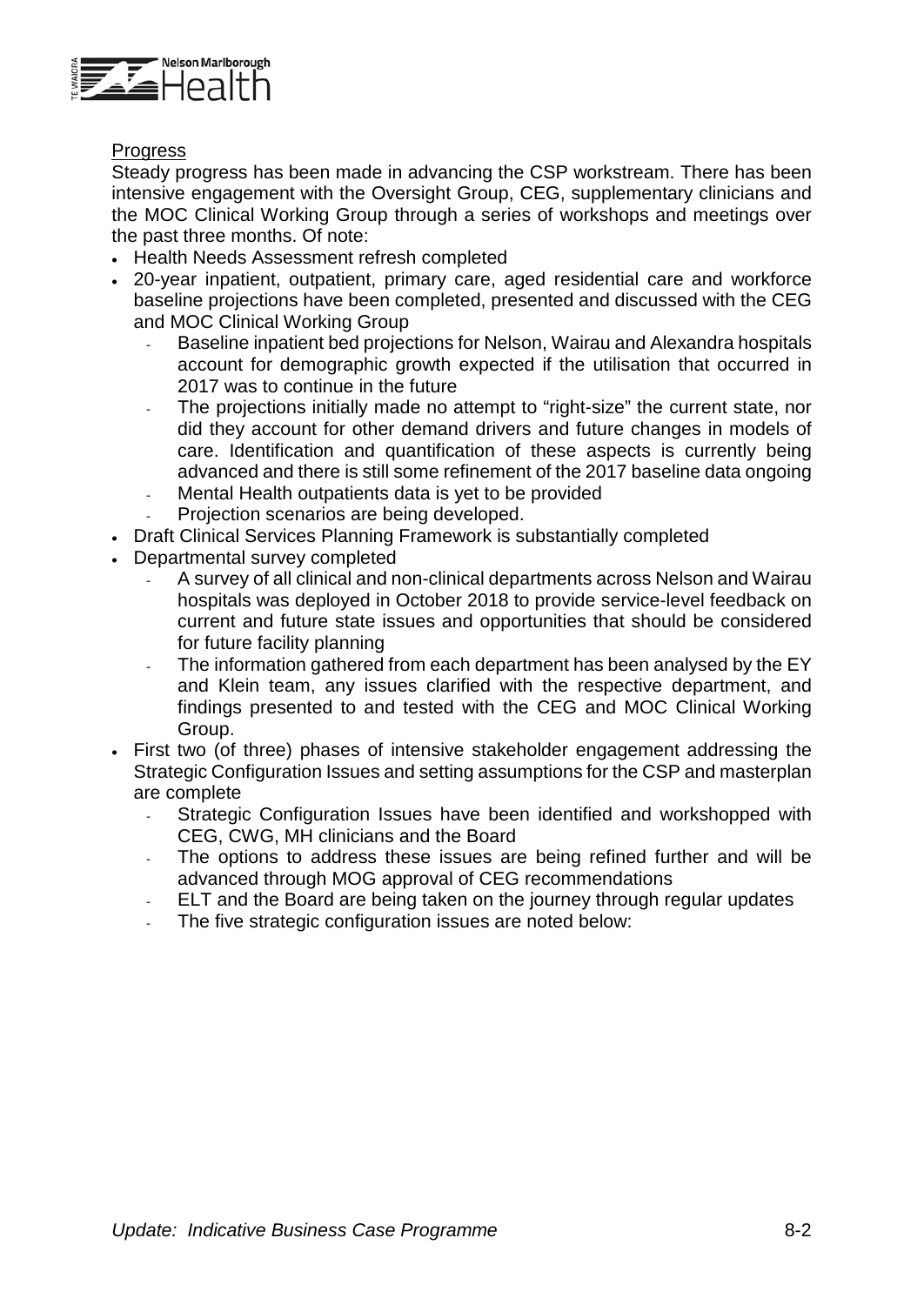

What will be the respective clinical service roles of Nelson and Wairau hospitals? Where will 1 facility capacity growth occur? Will the clinical capability of Nelson Hospital be increased through repatriation of any upper  $\overline{\phantom{a}}$ secondary or tertiary services that are currently managed as outward IDFs? 3 What will be the future configuration of outpatient services? What will be the future configuration of mental health & addiction services in Nelson?  $\Delta$ What contribution will primary and community services make to control of growth in acute 5 hospital attendances and admissions? What DHB specialist and community services should be located in the hubs or other community settings vs on the hospital campus? A number of these issues are interconnected

# **Pre-Design and Masterplanning**

The pre-design and masterplanning phase of the programme is being led by health planners and masterplanning specialists, Klein Limited, and is informed by seismic and building condition assessments and other assessments prepared by Beca Ltd (Beca).

Significant progress has been made in advancing this phase of the programme. Of note:

- Key seismic and building conditions assessments for the Nelson hospital campus have been completed by Beca
- Existing site and facilities information have been reviewed by Klein, including recent Beca assessments and CAD drawings
- Extensive engagement with NMH facilities teams, including site visits of Nelson and Wairau Hospitals
- Site information has been converted into to stacking models
- Development of long list and short list options and outline Schedules of Accommodation has been advanced significantly and is in the process of iterative refinement and testing.

A long list of six options, each with multiple variants were identified and subsequently validated by the CEG in a workshop facilitated by EY and Klein on 7 November 2018. The long-list considered a range of potentially feasible scope, scale, configuration and location options<sup>[1](#page-2-0)</sup>. The five proposed short list options are noted in red.

| Long list option                            | <b>Option variant</b> |
|---------------------------------------------|-----------------------|
|                                             | A - Richmond          |
| <b>Option 1:</b> Full greenfield (new site) | B - Stoke             |
|                                             |                       |

<span id="page-2-0"></span> $1$  We note that outsourcing service delivery models are considered within the CSP workstream and conclusions will inform the IBC short list options development. A "do nothing" case was not considered as it has been demonstrated that the seismic risk of the Percy Brunette, George Manson and services tunnel necessitates a level of investment.

 $\overline{a}$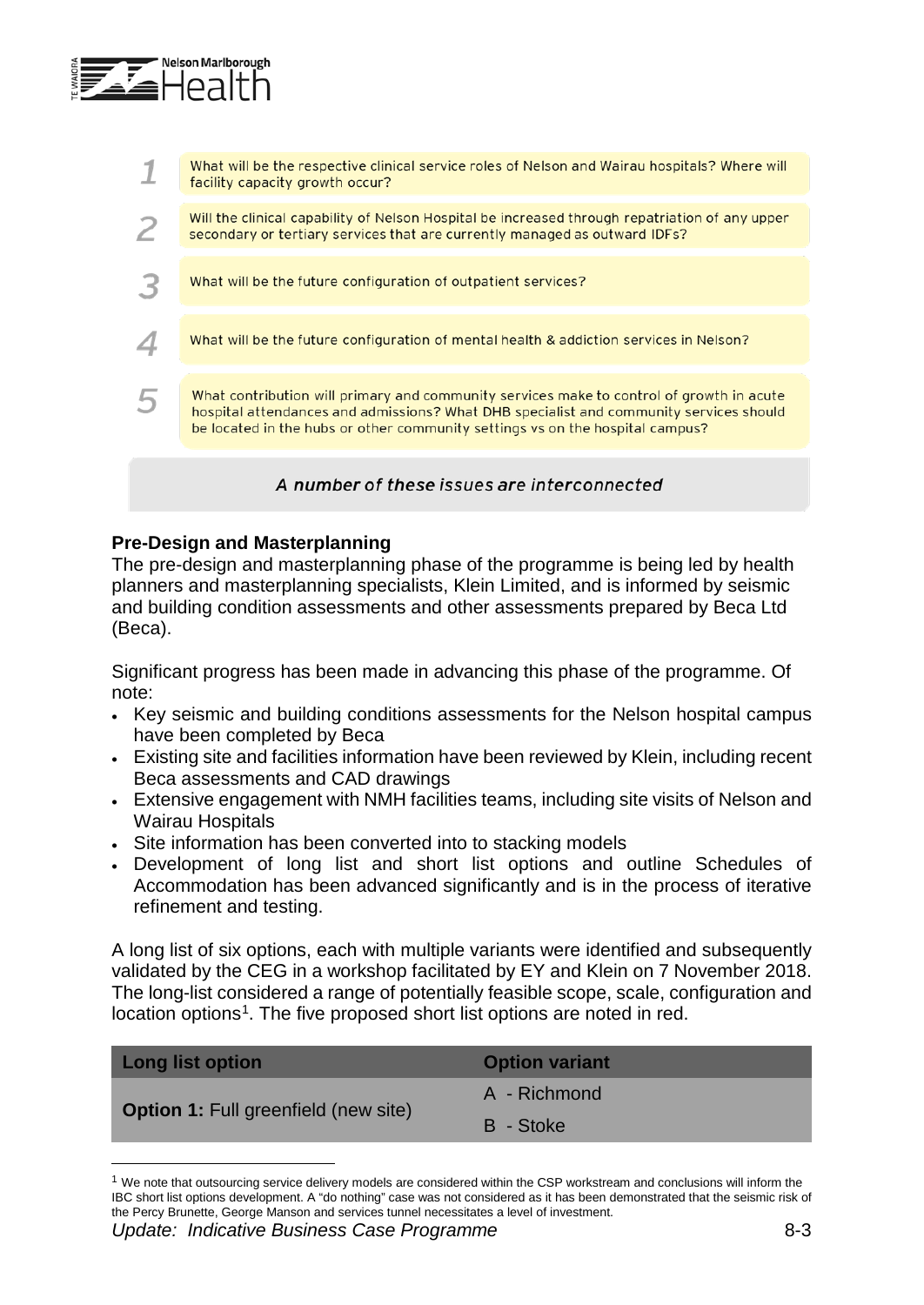

|                                                                             | C - Annesbrook                                                                                           |  |  |  |
|-----------------------------------------------------------------------------|----------------------------------------------------------------------------------------------------------|--|--|--|
|                                                                             | $A$ – Full greenfield                                                                                    |  |  |  |
| <b>Option 2: Greenfield (Broads fields)</b>                                 | B - Partial greenfield (new acute<br>services block)                                                     |  |  |  |
| <b>Option 3: Brownfield (existing site)</b>                                 |                                                                                                          |  |  |  |
| <b>Option 4: Staged redevelopment -</b>                                     | A – new ASB, retain existing radiology<br>and ED ("do minimum")                                          |  |  |  |
| Strengthen and Retain George Manson<br>and Percy Brunette                   | B – new ASB, including radiology and<br>ED                                                               |  |  |  |
| Option 5: Staged Redevelopment -<br>Demolish George Manson, Strengthen      | A – new ASB, retain existing radiology<br>and ED                                                         |  |  |  |
| and Retain Percy Brunette                                                   | B - new ASB, including radiology and<br><b>ED</b>                                                        |  |  |  |
|                                                                             | A – new ASB, retain existing radiology<br>and ED                                                         |  |  |  |
| <b>Option 6: Staged Redevelopment -</b><br>Demolish George Manson and Percy | B - new ASB, including radiology and<br>ED                                                               |  |  |  |
| <b>Brunette</b>                                                             | $C$ – new ambulatory care adjacent to<br>current footprint, new ASB on current<br><b>Percy footprint</b> |  |  |  |

In addition to the foregoing long list options, further mental health sub-options have been developed. These options will be explored within the short list options once the short list has been confirmed and will be informed by the seismic and building condition assessments that are currently being advanced by Beca.

### **Indicative Business Case**

Extensive progress has been made in advancing the IBC. The Investment Logic Map (ILM) has been developed, critical success factors identified and a wide range of feasible options for addressing the defined problems have been considered and the 'do minimum' scenario is being further tested.

Three key problems and four investment objectives have been defined and mapped. These, along with the Critical Success Factors for the project, have been used to assess the long list options and identify the short list that will be subject to further analysis.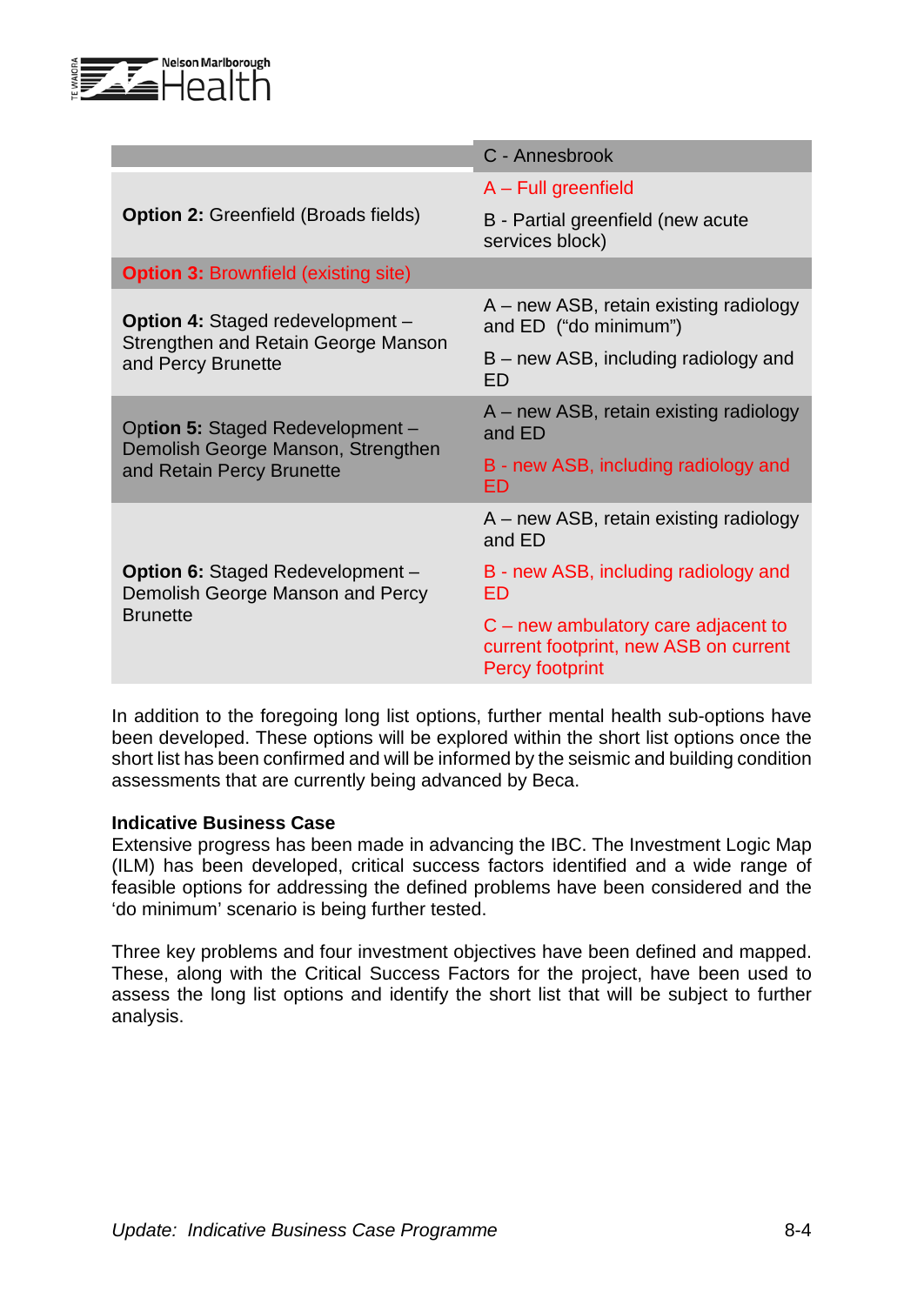



## **Other Key Programme Activities and Risks**

- Regular meetings and correspondence with MOC Programme Director to ensure programmes inform each other and link up where required
- Weekly project team meetings, including full design/consultancy team
- Ministerial update provided following Board meeting on 27 November
- Meeting with the Treasury and Ministry on 11 December to present and discussion masterplanning options and progress to date. Feedback from both parties has been very positive
- Significant risks remain around timeline due to ambitious timeframes for the programme and consequent impact on clinician and management availability and capacity to engage and provide timely information where required. While programme is currently on track, we foresee an inevitable two week slippage mid-February due to availability of information
- The communications plan for IBC programme has started to be developed and deployed with the commencement of the new staff member in the Communications team. This needs to be progressed urgently in the new year
- As the IBC programme progresses we are finding the need for additional work to be completed. Some of this will need to be at a broad "thought stage" for the IBC and need to be significantly developed as we move past the IBC into the DBC stage. These areas include:
	- Workforce strategy
	- **ICT** strategy
	- MOC advancements.
- An "office policy" also needs to be developed to inform the space requirements for the schedule of accommodation.

### **Next Steps**

• Phase 3 planning workshops to test and refine assumptions for the short list options (14 January – 8 February)

*Update: Indicative Business Case Programme* 8-5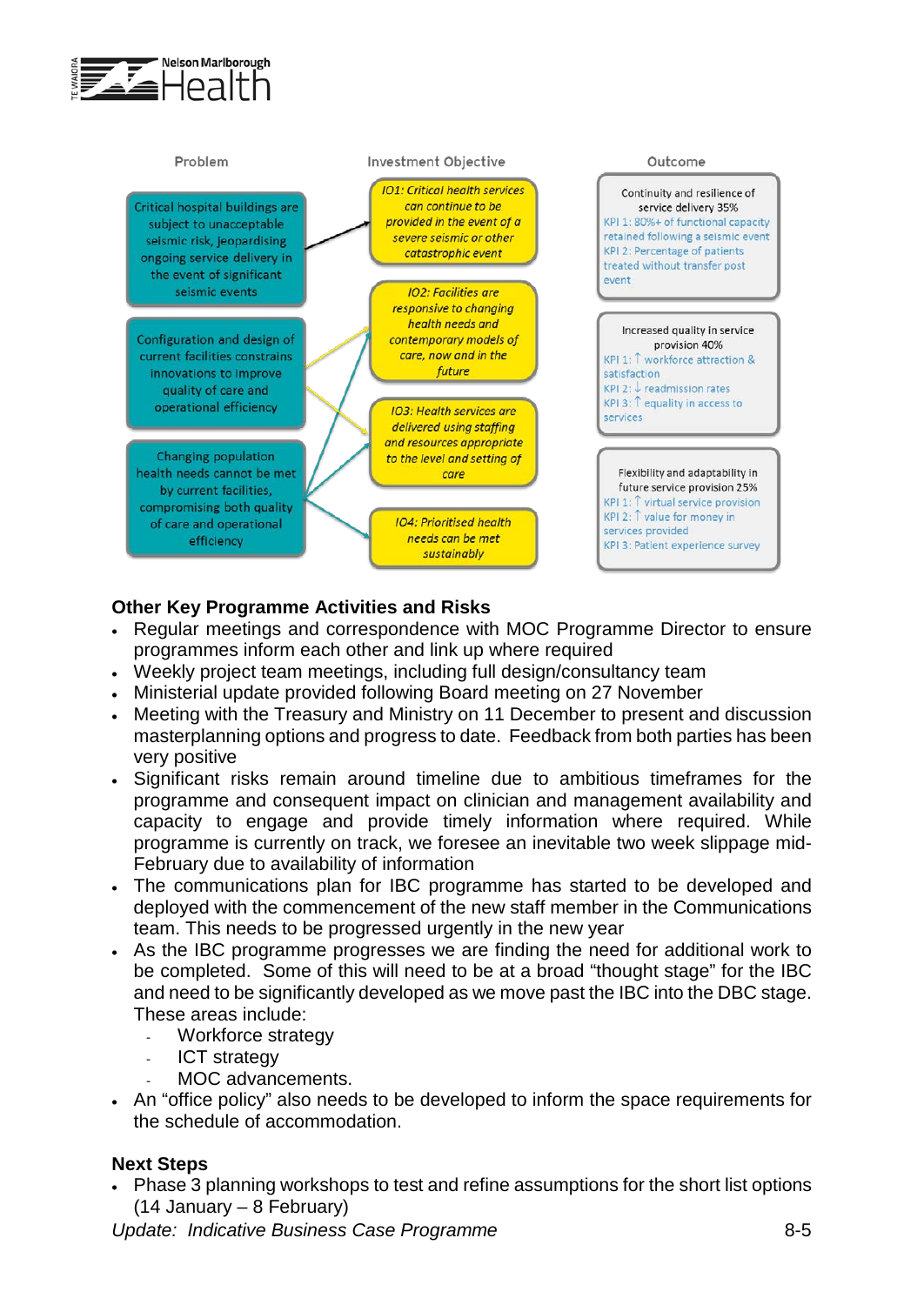

- Schedule of Accommodation for short list options (February 2019)
- Clinical Services Plan circulated for feedback (March 2019)
- Preferred Nelson hospital masterplanning option presented (March 2019)
- Masterplan report presented to NMH (March 2019)
- Draft IBC circulated for NMH review (April 2019) followed by a yet to be determined schedule external review
- External review and approval of the IBC by the various entities.

Susie Keegan **Existence** Eric Sinclair

**Programme Director Programme Sponsor** 

#### **RECOMMENDATION:**

#### **THAT THE BOARD NOTES THE UPDATE ON THE INDICATIVE BUSINESS CASE PROGRAMME.**